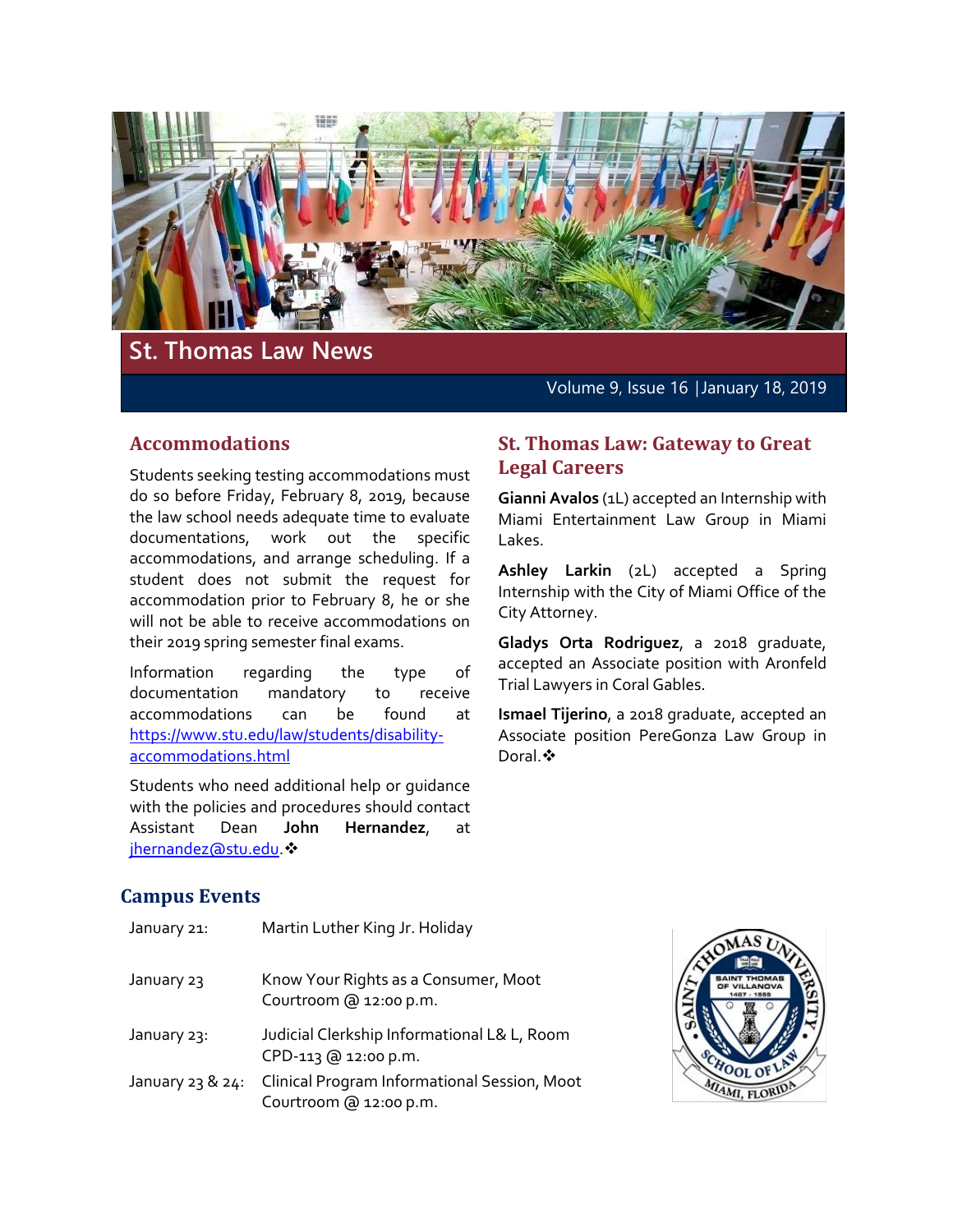| January 24: | Admissions Preview Day @ 9:00 a.m.       |
|-------------|------------------------------------------|
| January 29: | JAG Navy L& L, Room CPD-113 @ 12:00 p.m. |

### **Announcement of Donor Scholarship Recipients**

| Jacqueline Alle Scholarship                    | <b>Keith Thomson</b>                              |
|------------------------------------------------|---------------------------------------------------|
| Thomas Hargis Anderson Law Scholarship         | Nikola Lajic                                      |
| C. Clyde Atkins Memorial Scholarship           | Shari Linton, Martha Ochoa                        |
| Benvenuti-Mulvey Scholarship                   | Christele<br>Antoine,<br><b>Tiffany</b><br>Arias, |
|                                                | <b>Gabrielle</b><br>Bush, Gabriela<br>Espaillat,  |
|                                                | Priscilla Garmendia, Vladislav Grant, Nina        |
|                                                | Korneva, Cindy Llanes, Bianca Lucien,             |
|                                                | <b>Stephen Rampaul, and Keith Thomson</b>         |
| Cantens Family Foundation Law Scholarship      | Na'imiah Lafferty                                 |
| Jose Angel Espino Memorial Scholarship         | <b>Ernesto Rivero</b>                             |
| James "Jamie" Harkins Scholarship              | Chelsea Varsaci                                   |
| David Harvan Legal Scholarship                 | <b>Melissa Ramos</b>                              |
| Richard A. & Jeannette F. Haulsler Scholarship | David Bixby                                       |
| New Hope Charities Scholarship                 | <b>Jikky Thankachan</b>                           |
| Prof. Marvin Klein and Family Law Scholarship  | <b>Aaron Coleman</b>                              |
| Darryl G. Menzies Memorial Scholarship         | Sameequa Buxton                                   |
| Honorable Peter R. Palermo Scholarship         | <b>Donte Grant</b>                                |
| The Patino Family Endowed Scholarship          | Priscilla Garmendia                               |
| Rubenstein Law Scholarship for Excellence in   | César Florian, Jennifer Garcia                    |
| Torts                                          |                                                   |
| Mary Russomanno Scholarship for Women          | Gabriela Espaillat                                |
| George H. Sheldon - Best Food Forward          | Tara McClanahan, Bianca Perry                     |
| Scholarship                                    |                                                   |
| Jose A. Yanez, P.A. Scholarship                | Layla Nguyen                                      |

#### **Dean Tamara Lawson Honored by Various Bar Associations**

On December 13, 2018, a number of bar associations honored **Tamara F. Lawson** for her appointment as Dean of St. Thomas University School of Law. Dean Lawson is the first woman of color to serve in this role. Co-host bar associations included the Asian Pacific American Bar Association, Black Professionals Network, Caribbean Bar Association, Dade County Bar Association, Gwen S. Cherry Black Women Lawyers Association, Haitian Lawyers Association, National Black Prosecutors Association, Russian American Bar Association, and Wilkie D. Ferguson, Jr. Bar Association. The event was well attended and took place at the Yuca Lounge in Miami Beach.  $\cdot$ 

### **2L FL Supreme Court Intern addresses STU Law Board of Advisors**

Florida Supreme Court Intern and second-year law student **Catherine Yepes** addressed the St. Thomas Law Board of Advisors at their last board meeting, held at Akerman in downtown Miami.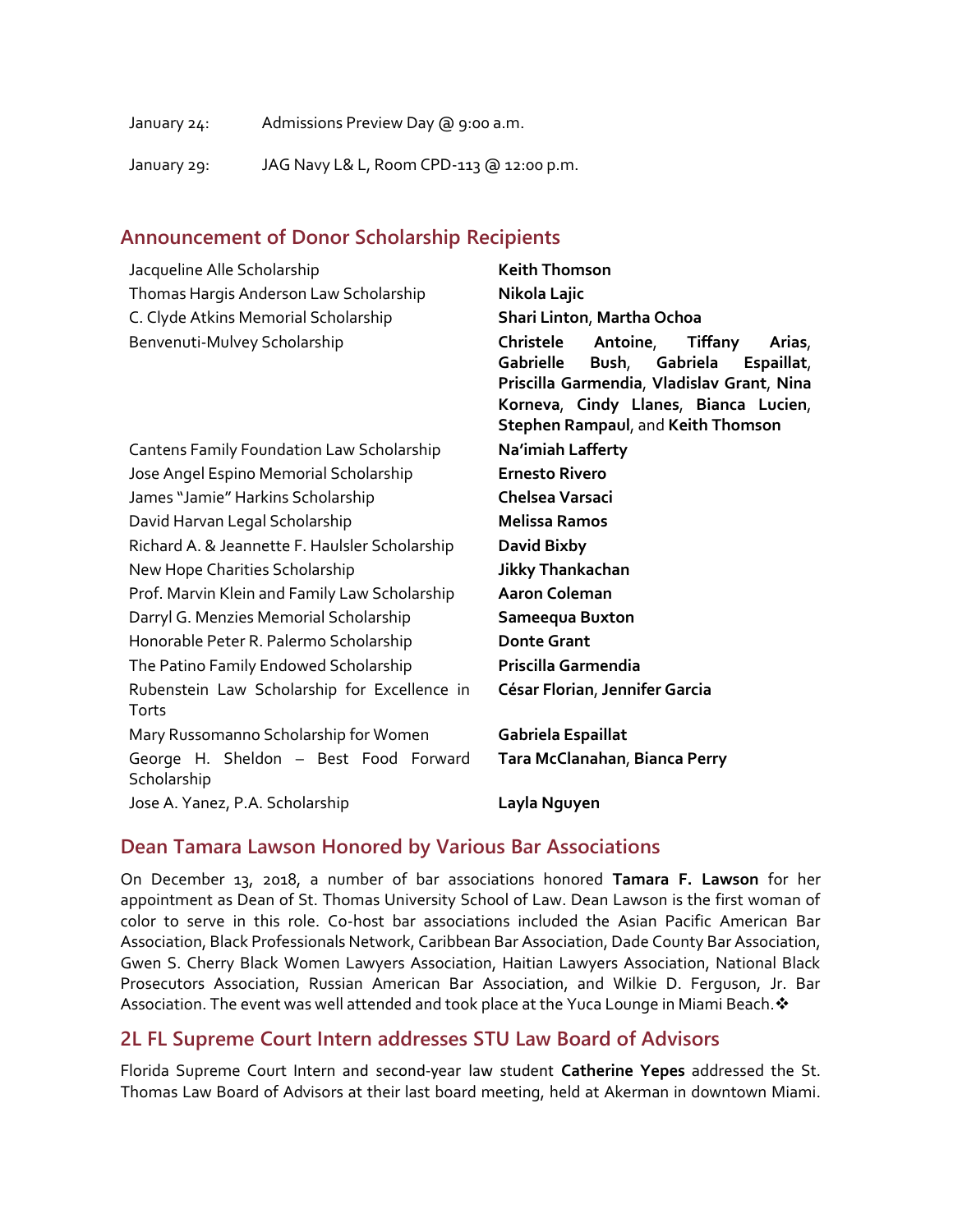Catherine spoke about her life-changing experience interning for Justice Alan Lawson at Florida's highest court, and the incredible opportunities given to her at St. Thomas Law.  $\cdot$ 

## **Honorable Al Jacquet Keynote Speaker at the Haitian American Processionals Coalition**



On December 1, 2018, the Honorable **Al Jacquet** '07, elected to the Delray Beach City Commission in 2012 and reelected in 2014, was the keynote speaker at the Haitian American Professionals Coalition 17th Annual Holiday Fundraising & Awards Luncheon. St. Thomas University nursing student Anaelle Auguste received the Student Community Service Award. The Honorable Jacquet currently sits on the Florida House Ways & Means Committee, Careers & Competition Subcommittee, Transportation & Tourism Appropriations Subcommittee, Tourism & Gaming Subcommittee, and Natural Resources & Public Lands Subcommittee. Mr. Jacquet is a 2007

alumnus of St Thomas Law where he served as president of the Student Bar Association. He is a member of the Florida Bar and practices in Personal Injury and Criminal Defense. ❖

#### **Miami Lakes Bar Association Luncheon**

On Friday, November 30, 2018, Assistant Dean **Lourdes Fernandez** had the pleasure of attending the 2019 Miami Lakes Bar Association's Elections luncheon. St. Thomas Law alumna **Janelys Holland** '16 was named (by the 2019 Board of Directors) the incoming president. Guest speakers were Miami-Dade County Circuit Court Judges Abby Cynamon and Ivonne Cuesta. The judges shared their insights on evidence and family relocations in divorce proceedings. \*

## **2018 Toys for Toys/ Miami Alumni Reception**

On Thursday, November 29, 2018, St. Thomas Law hosted its 18th annual Marine's Toys for Tots reception and the Miami alumni reunion in the Metropolis Ballroom at the Epic Hotel in downtown Miami. President **David Armstrong**, Dean **Tamara Lawson**, and AssistantDean **Jorge Cos** addressed the audience. A plethora of toys were donated by the attendees which in turn brought joy to the lives of many children in the community. $\clubsuit$ 

### **Alumni(ae) News**

**Jerry Hosey**, a 2015 graduate, accepted a new position as an Associate Attorney with Derrevere Stevens Black & Cozad in West Palm Beach, specializing in Construction Litigation. Mr. Hosey was previously the Deputy Chief Attorney, Construction with the Florida Department of Business and Professional Regulation in Tallahassee where he was named one of Florida's "outstanding government attorneys" by other Florida Bar members in the 2018 edition of *Florida Trend Legal Elite*.

**Marlin Muller**, a 2017 graduate, is a partner at the Hidalgo Law Firm and was recently inducted into the Florida Veteran's Hall of Fame. Marlin is the youngest person ever to receive this honor.

**Cinthya Mendez**, a 2015 graduate, accepted a new position as an Associate Attorney with the Law Office of Andrew Friedman, LLP in New York, specializing in Immigration Law.

**Patrick Mourin**, a 2016 graduate, was recently promoted to Assistant Battalion Fire Support Officer at the U.S. Army in Colorado Springs.